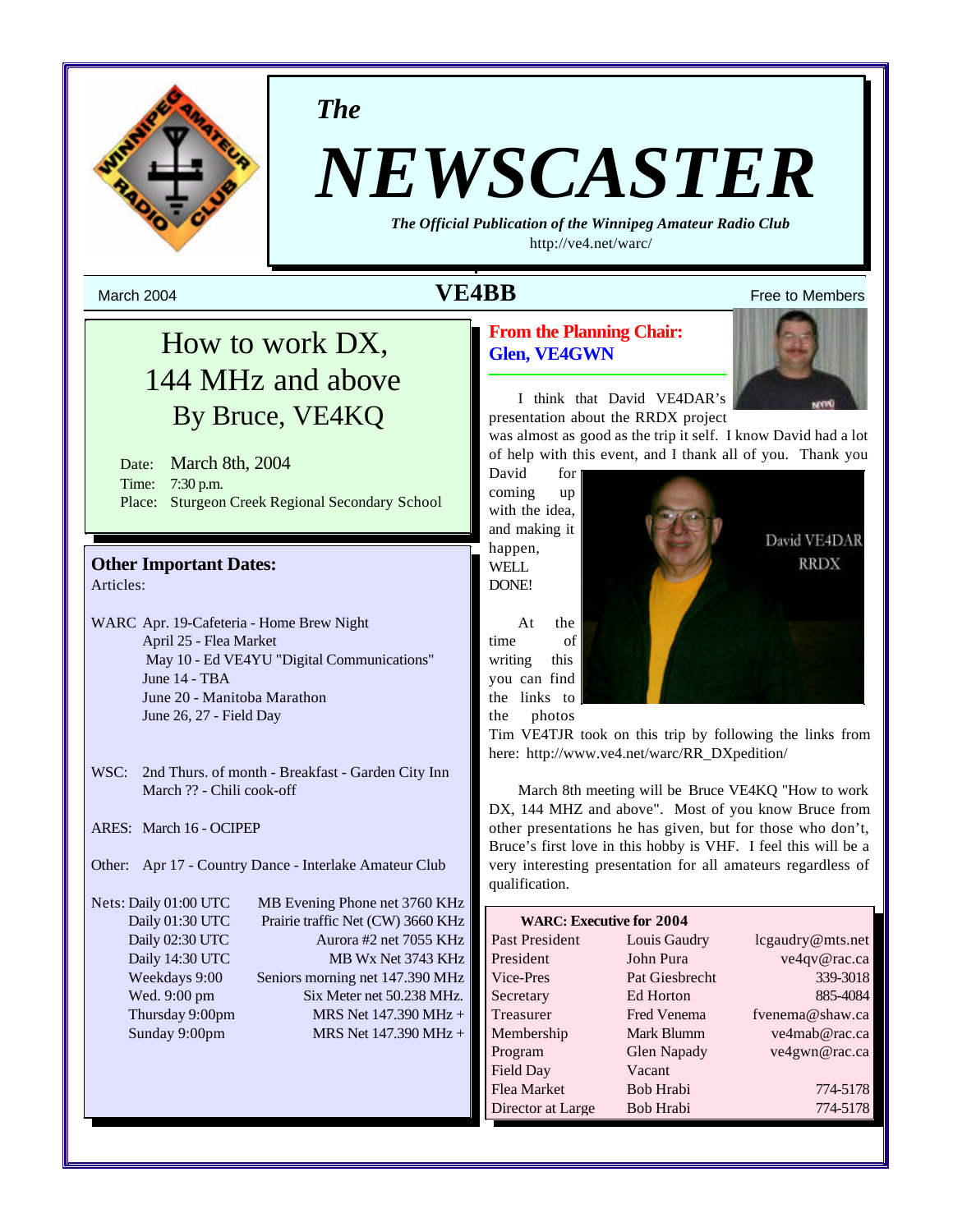

We held a dance nearly 2 years ago and it was a sold out success as a fund raiser to buy the piece of property we bought with the tower on it. If you need any more information on this you can e-mail hambel@mts.net



We are still looking for someone to coordinate field day. I can't ask each of you one at a time, but remember who ever takes on this job will have help! Bob VE4RCJ has made up a great package, and there are always volunteers to help with the work, we just need someone to take charge and guide us. Field day is a great time for us to "strut our stuff" and let everyone who wants to operate get on the air.

HOMEBREW!!! April 12th is Homebrew night. Get your projects on the go. This is the first sign that antenna weather is over, and spring is in the air. This is still my favorite night of the year. There will be prizes to be won!

Friday April 16th some of the students from Sturgeon Creek Collegiate will be taking part in a 30-hour fast as a fundraiser for a local charity. I have been talking to the school and hope to have an Amateur Radio display set up, to help keep their minds off food. This will be a great time to show some of today's youth what amateur radio is about. I will be looking for volunteers soon. More information to follow, listen to the MRS net.

June… elections! I will be finishing my enjoyable stint on the board of directors, plus we are presently running 2 short. I hope that someone has already stepped in as a nomination committee by the time you read this, and if you are willing to have the fun by being on the board of directors please step-forward.

## **Winnipeg Senior Citizens Radio Club By Adam, VE4SN, President.**



One has to really marvel at the way time moves along. Here we are

almost through the second month of the year 2004 and it seems to me that it was only days ago that the Christmas tree was put away and the final sounds of Jingle Bells faded away. In the same manner, things are moving along as they should at our Club. We have established the time, the place and the goodies for our next Christmas Luncheon, we are preparing things for our annual picnic at St. Vital Park and we are planning other social events for enjoyment by our membership.

Our Breakfast gathering at Garden City was again enjoyed by those who attended, (22 in all), and the lucky winner of the free one was Gil Frederick VE4AG, whose number was drawn by none other than his XYL, Beryl. Although cries of "Fix, fix" echoed around the room, Gil's only comment was…" Well, it's about time!" Congratulations Gil, see you at the next one in March!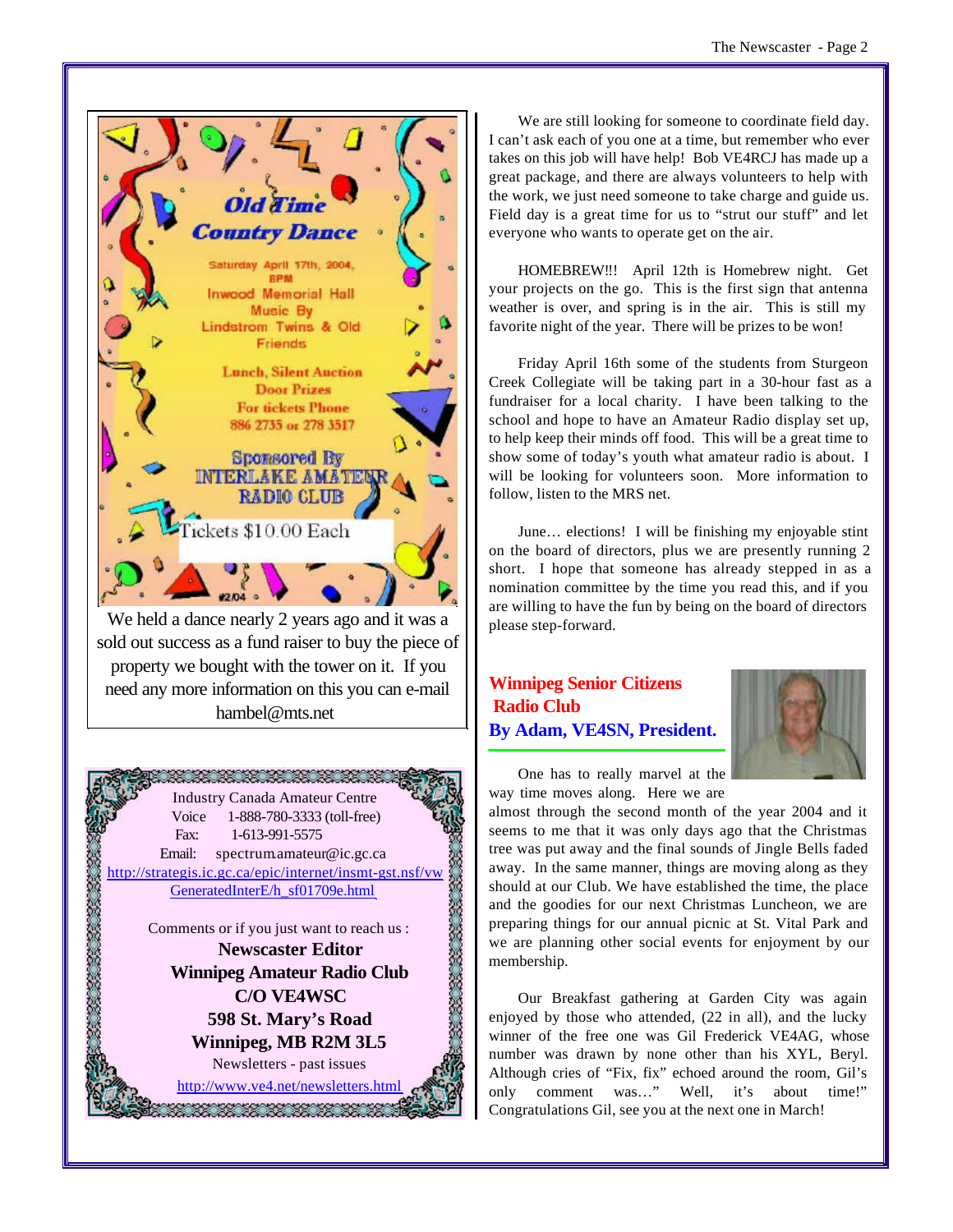The CW training at the club is more than halfway complete and we have already tested and passed three students. One of those making the grade was our 10 year old ham, Aruni Perera VE4WMK, whose receiving and sending of Morse code was flawless. Also passing the exam was Aruni's dad Kuma VE4WKP and Wayne Mooney VE4RWM who was leaving for the warmer climes of Hawaii and wanted to get his CW before he left.

Congratulations to all three of you and good hunting on HF!

Once again our club was honoured by the visit of a dignitary. On Wednesday, February 18th, Jim Rondeau, the provincial Minister of Healthy Living (plus a couple of additional portfolios), addressed the membership after our regular monthly Executive Board meeting. His topic was on how to develop a healthy lifestyle from babyhood to senior citizen status. It was very informative and interesting.

The weekend of February 21 and 22 was when our club hosted the annual GOTA event.

Although only 12 Girl Guides showed up in total for both days, they did enjoy talking to their peers in other cities using ham radio. Conditions for HF were not the best but we did manage to contact a station in England and of course two or three in Canada. Much better communications was achieved on IRLP and Echo Link.

Once again our club is planning another Chili Cookout to be held in the clubrooms. Right now, we need more entrants for the chili contest so come on all you cooks and wannabees, dig up your favourite recipe and join the fun. The affair is planned for sometime in March although nothing is set for sure as yet. More on this later.

That's it for now and let's all of us hope for an early spring!

## **WPGARES Jeff Dovyak VE4MBQ**

Thanks to VE4s ACX, HK, GWN, EWN, CDP and MBQ who braved the -33 C wind-chill SUN 25 JAN to do some repeater coverage testing down on the ice of the Red River in preparation for Festival du Voyager Sled Dog Races (Exercise 39).

CANWARN Net Controllers operated VE4WWO at the request of Pat McCarthy, Severe Weather Program Manager PSPC during the Winnipeg Weather Office Open House FRI 30 JAN. Thanks to VE4s AJR, SE, ESX, ALW (Exercise 40).

The Amateur Radio operation for Festival du Voyager Sled Dog Races at Birds Hill Park 14,15 FEB (Public Service Event 80) went very well and was quite a successful "multi-agency" operation during -30 C wind-chill involving 30 volunteers from WPGARES, Beausejour ARES, Pathfinder ARC, and Winnipeg ARC. Special Thanks to Yori VE4ACX for use of VE4TWO, to Pinawa Repeater Society for use of VE4INT, to Richard VE4KAZ for use of his crank-up tower and trailer, and to Brad VE4XM for bringing out his snowmobile. Many thanks to our volunteers, VE4s: HAZ, MMG, KAZ, XM, JNF, MGR, SE, MAQ, CLK, XYL, ZAP, ACX, DWG, TRO, ESX, MMD, HK, WSQ, KEH, GWN, EWN, MJM, DDW, BOY, PPG, SBS, EIH, MAB, AND MBQ.

Thanks also to VE4s DAR, XYL, YWG x 2, MBQ x 2 for loan of ARES Traffic Vests. I would be remiss not to thank my parents Stan & Mary Dovyak for loan of an electric space heater for the Net Control trailer. People had so much fun several have already signed up for next year. A couple more snowmobile-mobile Amateurs would be a big help.

Our February meeting featured Ron Martin VE4MGR who spoke at length about IRLP. The business meeting also featured verbal reports from Tom VE4SE and Richard VE4KAZ who along with Richard VE4ESX participated in the City of Winnipeg Emergency Program Exercise Overflow 17 FEB at the City of Winnipeg Emergency Operations Centre (EX-41). This was the City of Winnipeg tabletop exercise component to the provincial exercise involving primarily South-Central ARES. Again this operation went quite well for us as well as stimulating some thought to some additional back-up plans for us in the event the EOC is evacuated or not able to open during an emergency operation.

Our next General meeting is TUE 16 MAR 1900h Sir Wm Stephenson Library 765 Keewatin Street. Andrea McDonald from OCIPEP will give a presentation on the new federal Ministry of Public Safety.

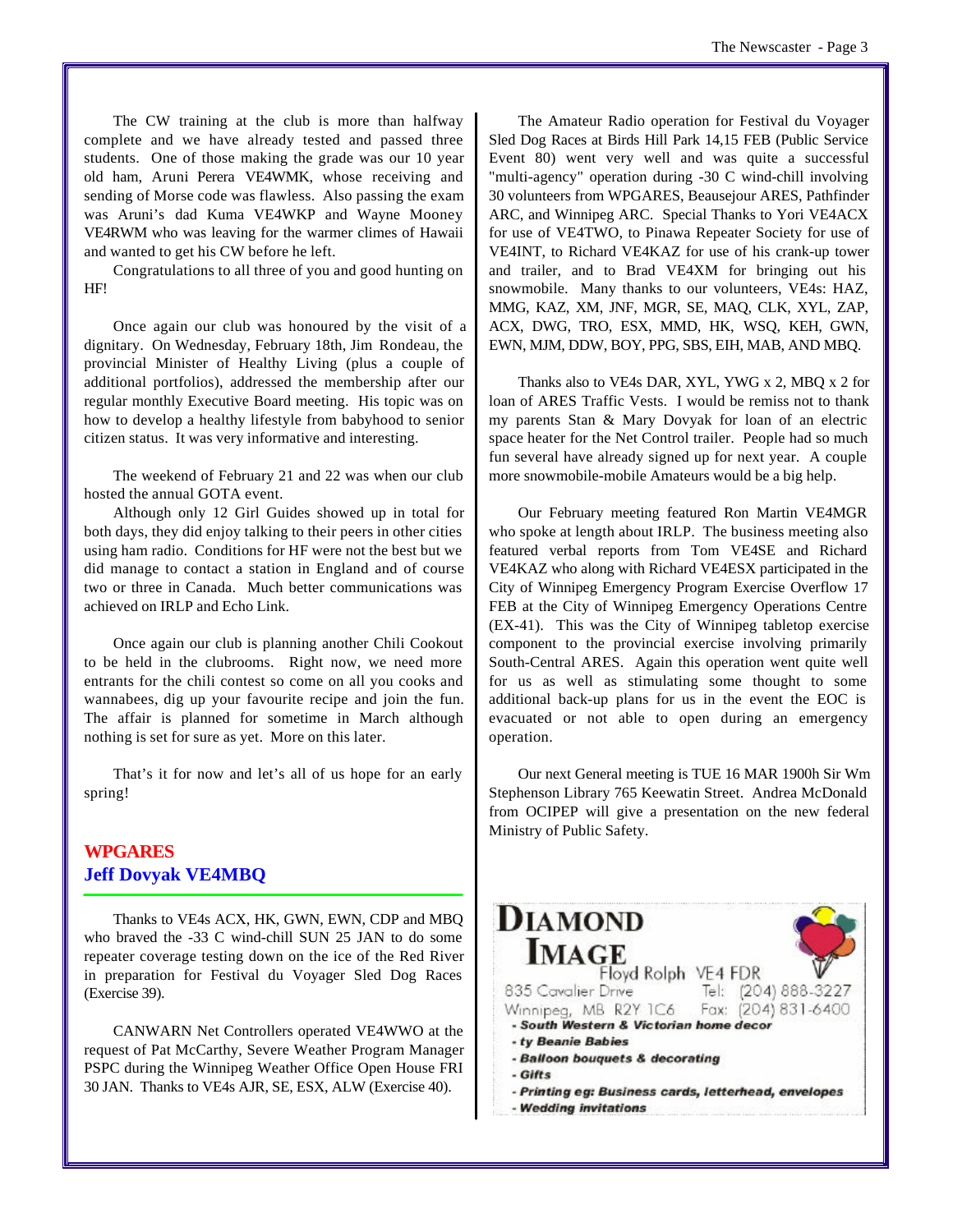| <b>Contest Calendar</b>                    |            |        | DIG QSO Party (10 - 20 m)<br><b>CW</b>                        | 1700Z          | Apr 10           |
|--------------------------------------------|------------|--------|---------------------------------------------------------------|----------------|------------------|
|                                            |            |        | Georgia QSO Party<br>And                                      | 1800Z<br>1400Z | Apr 10<br>Apr 11 |
| <b>March</b>                               |            |        | <b>CIS DX Contest</b><br><b>SSB</b>                           | 1900Z          | Apr 11           |
| <b>AGCW YL Party</b><br><b>CW</b>          | 1900Z      | Mar 2  | <b>UBA Spring Contest</b><br><b>SSB</b>                       | 0600Z          |                  |
| SSA 10 m Aktivitetstest CW/SSB/FM          | 1700Z      | Mar 4  | DIG QSO Party (80 m)<br>${\rm\bf CW}$                         |                | Apr 11           |
| <b>ARRL Inter. DX Contest</b><br>Phone     | $0000Z$    | Mar 6  | <b>CW</b>                                                     | 0900Z          | Apr 11           |
| <b>RTTY</b><br>Open Ukraine Championship   | 2200Z      | Mar 6  | DIG QSO Party (40 m)                                          | 1100Z          | Apr 11           |
| DARC 10-Meter<br>Digital                   | 1100Z      | Mar 7  | <b>SARL Hamnet 40m Simulated Emerg</b>                        | 1200Z          | Apr 11           |
| Pesky Texan Armadillo Chase                | 0200Z      | Mar 11 | CW<br>Low Power Spring Sprint                                 | 1400Z          | Apr 12           |
| <b>SSB</b><br>YLISSB QSO Party             | $0000Z$    | Mar 13 | 222 MHz Spring Sprint                                         | 1900 local     | Apr 13           |
| <b>RSGB Commonwealth Contest</b><br>CW     | $1000Z$    | Mar 13 | <b>Holyland DX Contest</b>                                    | 0000Z          | Apr 17           |
| <b>SSB</b><br>DIG QSO Party (10 - 20 m)    | 1200Z      | Mar 13 | TARA Skirmish Digital Prefix                                  | 0000Z          | Apr 17           |
|                                            | 1400Z      | Mar 13 | ES Open HF Championship                                       | 0500Z          | Apr 17           |
| <b>AGCW QRP Contest</b>                    | 1800Z      |        | <b>YU DX Contest</b>                                          | 1200Z          | Apr 17           |
| <b>SOC</b> Marathon Sprint                 |            | Mar 13 | <b>GACW CW DX</b><br><b>CW</b>                                | 1200Z          | Apr 17           |
| North American Sprint<br><b>RTTY</b>       | $0000Z$    | Mar 14 | ${\rm\bf CW}$<br><b>EU Spring Sprint</b>                      | 1500Z          | Apr 17           |
| <b>UBA Spring Contest</b><br><b>CW</b>     | 0700Z      | Mar 14 | SSA Månadstest nr 4<br><b>SSB</b>                             | 1400Z          | Apr 18           |
| DIG QSO Party (80 m)<br><b>SSB</b>         | 0700Z      | Mar 14 | SSA Månadstest nr 4<br><b>CW</b>                              | 1515           | Apr 18           |
| <b>SSB</b><br>DIG QSO Party (40 m)         | 0900Z      | Mar 14 | Michigan QSO Party                                            | 1600Z          | Apr 17           |
| <b>NSARA</b> Contest                       | 1200Z      | Mar 14 | Ontario QSO Party                                             | 1800Z          | Apr 17           |
| SSA Månadstest nr 3<br><b>CW</b>           | 1400Z      | Mar 14 | World Amateur Radio Day Party                                 | $0000Z$        | Apr 18           |
| <b>SSB</b><br>SSA Månadstest nr 3          | 1515Z      | Mar 14 | 432 MHz Spring Sprint                                         | 1900 local     | Apr 21           |
| Wisconsin QSO Party                        | 1800Z      | Mar 14 | Harry Angel Memorial Sprint                                   | 1100Z          | Apr 23           |
| <b>BARTG</b> Spring<br><b>RTTY</b>         | 0200Z      | Mar 20 | SP DX RTTY Contest                                            | 1200Z          | Apr 24           |
| <b>SARL VHF/UHF Contest</b>                | $1000Z$    | Mar 20 | Helvetia Contest                                              | 1300Z          | Apr 24           |
| <b>Russian DX Contest</b>                  | 1200Z      | Mar 20 | QRP to the Field                                              | 1500Z          | Apr 24           |
| <b>SSTV</b><br><b>DARC</b>                 | 1200Z      | Mar 20 | Florida QSO Party                                             | 1600Z          | Apr 24           |
| <b>AGCW VHF/UHF Contest</b>                | 1600Z      | Mar 20 | And                                                           | 1200Z          | Apr 25           |
| Virginia QSO Party                         | 1800Z      | Mar 20 | Kentucky QSO Party                                            | 1600Z          | Apr 24           |
| CW/SSB<br>9KCC 15m                         | 1200Z      | Mar 21 | Nebraska QSO Party                                            | 1700Z          | Apr 24           |
| Spring QRP Homebrewer Sprint               | $0000Z$    | Mar 22 | <b>EUCW/FISTS QRS Party</b>                                   | $0001Z$        | Apr 25           |
| <b>SSB</b><br>CQ WW WPX Contest            | $0000Z$    | Mar 27 | Harry Angel Memorial Sprint CW/SSB                            | 1100Z          | Apr 25           |
| Oklahoma QSO Party                         | 1300Z      | Mar 27 |                                                               |                |                  |
| <b>CLARA</b> and Family HF Contest         | 1700Z      | Mar 27 |                                                               |                |                  |
| 9K 15-Meter Contest                        | 1200Z      | Mar 28 | <b>Marathon Radio Group</b>                                   |                |                  |
| <b>QRP</b> Homebrewer Sprint<br>CW/PSK31   | $0000Z$    | Mar 29 |                                                               |                |                  |
|                                            |            |        | <b>Jeff Dovyak VE4MBO</b>                                     |                |                  |
| <b>April</b>                               |            |        |                                                               |                |                  |
| SARL 80m QSO Party                         | 1700Z      | Apr 1  | This is the third year that the Amateur Radio component       |                |                  |
| SSA 10 m Aktivitetstest CW/SSB/FM          | 1700Z      | Apr 1  | of the Marathon will be a joint WPGARES-WARC operation        |                |                  |
| <b>IYLRC Elettra Marconi CW/SSB/RTTY</b>   | 1300Z      | Apr 3  | with support from a number of other Amateur Radio             |                |                  |
| Kids Roundup                               | 1400Z      | Apr 3  | organizations (e.g. UMARS; WSCRC; Interlake, Kildonan,        |                |                  |
| SP DX Contest                              | 1500Z      | Apr 3  | and South-Central ARES).                                      |                |                  |
| <b>RTTY</b><br>EA                          | 1600Z      | Apr 3  |                                                               |                |                  |
| Missouri QSO Party                         | 1800Z      | Apr 3  | Planning is now underway for 2004 Manitoba Marathon           |                |                  |
| And                                        | 1800Z      | Apr 4  | which will be Father's Day SUN 20JUNE.                        |                | The Amateur      |
| <b>QCWA QSO Party</b>                      | 1800Z      | Apr 4  | Radio briefing is TUE 15 JUNE 1900h at Manitoba Sports        |                |                  |
| RSGB RoPoCo 1                              | 0700Z      | Apr 4  | Federation (MSF) 200 Main Street Rm 227. The Medical          |                |                  |
| 144 MHz Spring Sprint                      | 1900 local | Apr 5  | briefing (for those Amateurs that will have a medical-related |                |                  |
| <b>ARS</b> Spartan Sprint                  | 0100Z      |        | assignment) will be WED 16 JUNE 2000h MSF Rm 227. A           |                |                  |
| <b>JIDX CW Contest</b>                     | 0700Z      | Apr 6  | minimum of 80 Amateurs will be required and in fact we will   |                |                  |
|                                            | 1200Z      | Apr 10 | try to recruit at least 90.                                   |                |                  |
| <b>ARCI Spring QSO Party</b><br><b>SSB</b> | 1500Z      | Apr 10 |                                                               |                |                  |
| <b>EU Spring Sprint</b>                    |            | Apr 10 |                                                               |                |                  |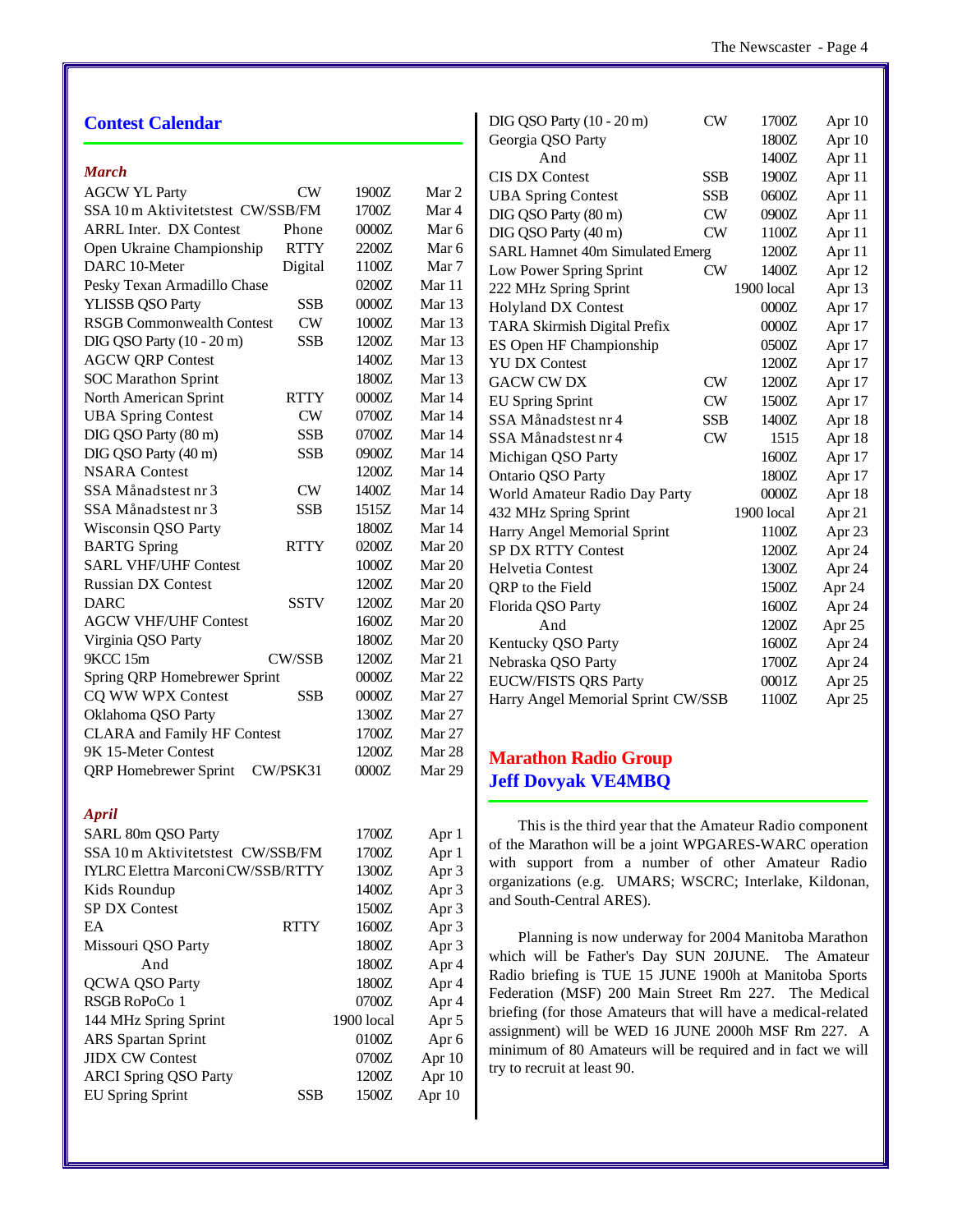The first Marathon Radio Group meeting was held MON 16FEB. The Marathon Radio Group (MRG) is the planning/leadership committee for the Amateur Radio component of the Marathon. Members are:

| Jeff Dovyak             | <b>VE4MBO</b> | Coordinator                       |
|-------------------------|---------------|-----------------------------------|
| Robert Stegmaier VE4RST |               | Deputy Coordinator                |
|                         |               | Volunteer Recruitment & Hospital  |
| <b>Richard Kazuk</b>    | <b>VE4KAZ</b> | Deputy Coordinator                |
|                         |               | Help Desk & APRS                  |
| Yori Tsuji              | <b>VE4ACX</b> | <b>Technical Adviser</b>          |
| Derek Hay               | <b>VE4HAY</b> | <b>Hospitality Net Controller</b> |
| Norm Coull              | <b>VF4EH</b>  | <b>Medical Net Controller</b>     |
| Kelly Taylor            | <b>VF4XT</b>  | Liaison Net Controller            |
| Pat Giesbrecht          | VE4PLG        | Volunteer Support                 |
| Richard Sheridan VE4ESX |               | Everything else                   |

Rob VE4RST will be soliciting volunteers via e-mail, net announcements, newsletter articles, etc. There will be a sign-up sheet at the April & May WARC meetings as well as the 25 APR Flea Market. There might be a sign-up sheet at the March WARC meeting if I can make the appropriate arrangements (same night as PTA meeting). You can wait to read Rob's article or to hear a net announcement or you can e-mail Rob now to register: ftphysio@mts.net

Anyone with expertise in APRS and wanting to get involved with Richard's APRS Team or willing to loan some APRS kit for the Marathon should contact Richard VE4KAZ ASAP via e-mail: ve4kaz@rac.ca

The Marathon Technical meetings begin monthly in mid-March ramping up to weekly then almost daily the week preceding the Marathon.

## **CLARA and FAMILY HF CONTEST**

This year's HF Contest, sponsored by the Canadian Ladies Amateur Radio Association (CLARA), will be held over the weekend of March 20th and 21st, 2004. Commencing at 1700Z March 20th and continuing until 1700Z March 21st, 2004. The Contest is open to all CLARA members and their families and also to all Amateurs. Call "CQ CLARA".

#### *FREQUENCIES:*

These are suggested frequencies only for easier location of contacts:

CW 14.033, 21.033, 7.033, 3.688

Phone 28.300, 21.225, 14.120, 14.285, 7033, 7.200, 3.750, 3.900 Can work stations once per band/mode. Cross-mode contacts count as phone for both stations.

#### *LOGS:*

Logs must include the date, time (GMT), mode, call sign of contact, contact name, contact QTH (city, town, etc.) and whether the contact is a CLARA member, family member, non-member YL, or OM. Logs are to be received by the Contest Manager no later than April 24th, 2004 and must include call sign, address and claimed score. Because we are in the age of computerization, electronic logs are encouraged. You can also e-mail your logs to me in Plain Text, MS Word or MS Excel format.

#### *SCORING:*

Contact with CLARA member (includes CLARA to CLARA) 5 points. Contact with CLARA family member, (OM's, sons, daughters, in-laws, etc.) 2 points. Contact with non CLARA member YL 3 points. Contact with OM (includes OM to OM) 1 point MULTIPLIERS:1 for each Canadian call area (14 possible) 1 for each ARRL DX Country contacted if the op was a YL No multipliers for DX OM's: Points claimed = (Contact Points) x Multiplier

#### *Contest Manager:*

Paulette Schouten, VE7VPE

c/o VECTOR, 3301 East Pender Street, Vancouver, B.C. V5K 5J3 Canada e-mail: ve7vpe@rac.c Helen or Fred Archibald mailto:hfarchibald@ns.sympatico.ca

> **Semi- Annual WARC Flea Market**

## **April 25 Heritage Victoria Community Club 950 Sturgeon Rd.**

\$2.00 Entrance fee Tables are \$5.00 for WARC members, \$10.00 for non WARC members and commercial outlets.

Bob Hrabi is the Coordinator. If you would like to volunteer for various jobs or would like to book your table please contact him at 774-5178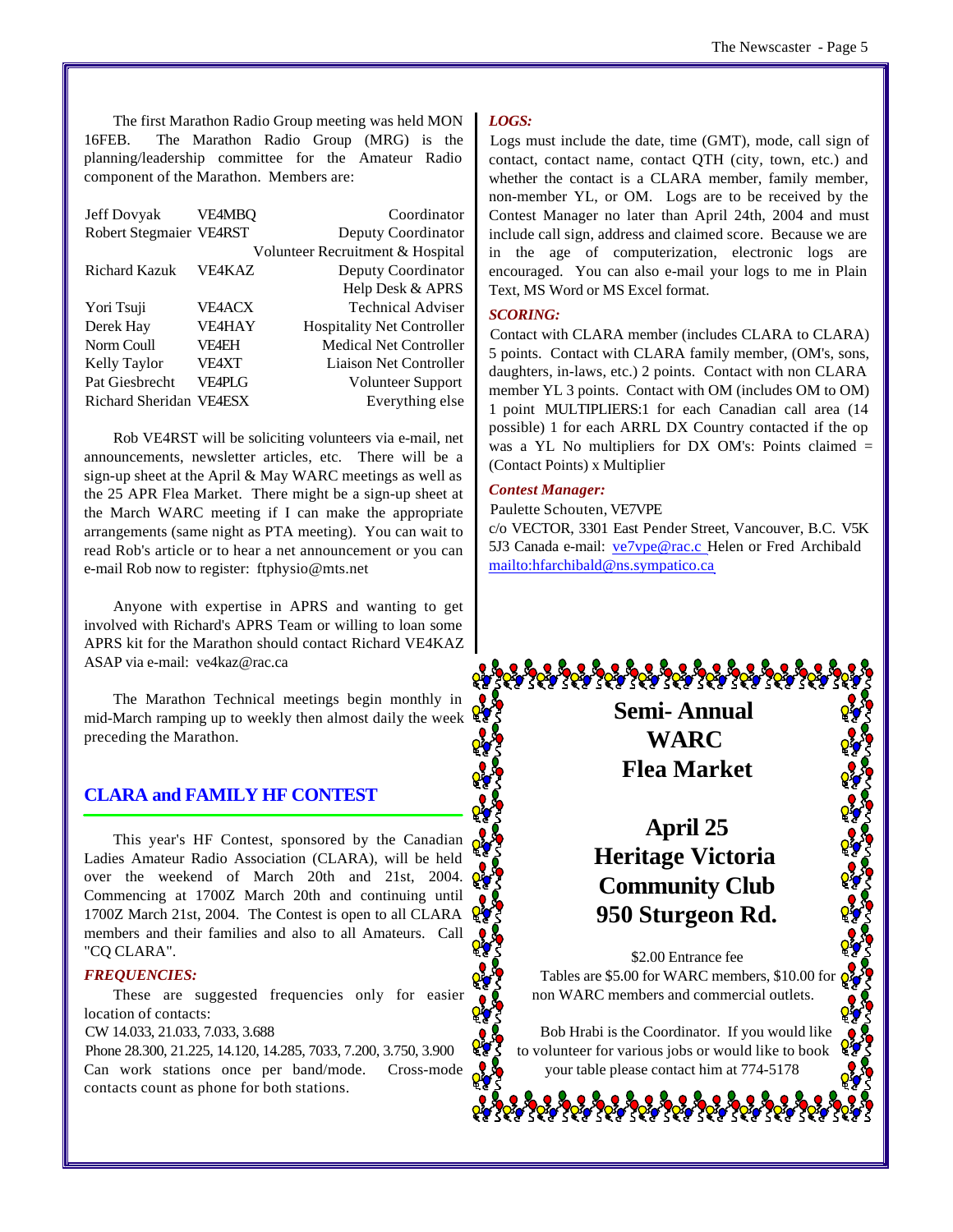#### **News from the Net**

#### *Remember the names Carl and Jerry?*

 Well if you were playing with ham radio in the 1950's and 1960's you are well aware that these are the first names of the two fictitious teenage electronic whizze's. Characters created by the late John T. Frye, W9EGV, for his longrunning magazine series of the same name. The Carl and Jerry stories appeared in Popular Electronics from October 1954 through December 1964. They told of the adventures of two perennial teenage boys who shared a special bond because of their shared love of music, electronics and radio. Now, many of these stories are again available to read to enjoy thanks to a new spot on the world-wide-web. Better yet, they are the kind of stuff you may want to read to your grandkids, especially if they have the same wonderment as you when you were their age. Where are they and how do you see these Pop Comclassics? That's easy. Just follow to link you will find in this weeks print edition of QNEWS. Traveling back in time for the Amateur Radio Newsline, I'm Bruce Tennant, K6PZW, enjoying the past. So far there are 21 of the stories in the series on the web, enough to keep you glued to your computer screen for several hours.

Http://home.gwi.net/~jdebell/pe/cj/cnjindex.htm *-- ARNewsline*

#### *World Amateur Radio Day*

Radio Amateurs: Pioneers in Bridging Barriers to World Understanding. That's this years theme for World Amateur Radio Day 2004 April 18. This year, the IARU marks its 79th anniversary and the 2004 theme is intended to emphasize the IARU's long history of bringing people together across geographic, cultural, and political barriers. Created in Paris, the IARU has been the watchdog and spokesperson for the world Amateur Radio community since 1925. The worldwide federation of national Amateur Radio organizations represents some three million radio amateurs in 159 countries. *--WIA -Qnews*

#### *AUSTRIA:- THE BPL FIGHT: AUSTRIAN BPL PROVIDER SUING HAMS OVER NEWS STORY*

In what looks to be a case of "he said -- no -- he said," a row is brewing over the introduction of Broadband over Power line telecommunications in the city of Linz, Austria. One that has a service provider taking that nations Amateur Radio society to court over statements quoted in the media world-wide. As reported a few weeks ago, stories were circulating that PLT, or Power Line Telecommunications as the Europeans call their BPL system, had been halted in Linz. This, due to interference caused by the system. Also that the Austrian government had enjoined the service provider and the system would never be permitted. Not true says the

BPL provider and the power company and its now headed to court to try to stop the hams from complaining to them and to the press. From across the Atlantic, Jeremy Boot, G4NJH, has more: "The Austrian national amateur radio society, OeVSV, has objected to the use of PLT in Linz, stating that it causes interference to amateur stations, and issuing a press release which was picked up by the Austrian mass media. It appears that the OeVSV was misquoted as saying that the Austrian ministry had taken out an injunction against the PLT providers and that the service had been closed down for good in Linz. The management of Speed-Web Consulting and Linz AG, who are responsible for the PLT transmissions, are disclaiming what they say are "press attacks by Austrian radio amateurs". They say that there has not been any injunction against them and the roll-out of PLT continues. Speed-Web and Linz AG say that Austrian radio amateurs are doing their best to stop PLT "by filing undue interference complaints". They go on to say that "if there should be any actual, harmful and officially proven interference case caused by Power line Communications, mitigation measures will solve this very case at that specific location in the concerned frequency". On the 14th of January, Linz AG stated that it would be suing the OeVSV, as well as its president personally, over this matter."

#### *ARRL Files "A Plan for the Next Decade"*

(Jan 28, 2004) -- The ARRL has filed a Petition for Rule Making asking the FCC to amend its Part 97 rules to complete the Amateur Service restructuring the Commission began in 1999 but left unfinished. The League wants the FCC to create a new entry-level license, reduce the number of actual license classes to three and drop the Morse code testing requirement for all classes except for Amateur Extra (see "ARRL to Propose New Entry-Level License, Code-Free HF Access"). The ARRL says its petition follows in the footsteps of changes in Article 25 of the international Radio Regulations adopted at World Radiocommunication Conference 2003. Among those changes, WRC-03 deleted the Morse testing requirement for amateur applicants seeking HF privileges and left it up to individual countries to determine whether or not they want to mandate Morse testing. While several countries-- including Germany, the UK and Australia-- already have dropped their Morse testing requirements, the ARRL emphasized in its petition that Morse code is not the primary issue at hand. *-- ARRL*

#### *Non-Ionizing Radiation"*

(Israel) proposed legislation on "Non-Ionizing Radiation". As this is being written, the information has just come out and a lot of head-scratching and deliberation on the subject is underway. What can this mean for amateur radio… will every ham have to have Ministry of the Environment inspectors OK his/her station? Will this cost a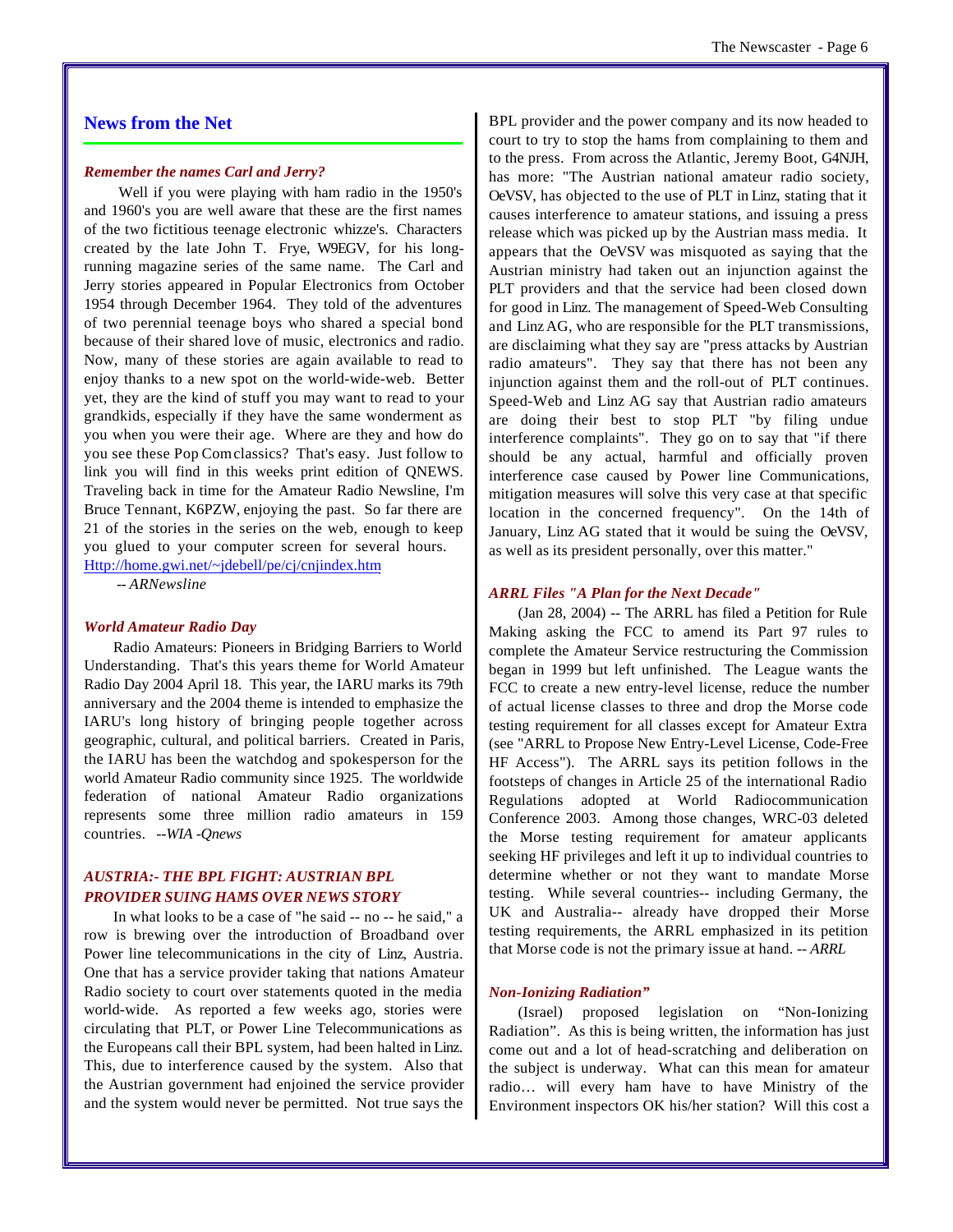lot? Will stringent restrictions be imposed on our hobby? Since the use of cell-phones has become widespread in this country, there is much concern about the possible dangers of the radiation of these devices held adjacent to the brain, as well as the proliferation of cellular antenna systems on building-tops. Attention is shifting to other transmitting sites, and ham installations are now in the line of fire. Quite a few years ago, Shalom 4Z4UT of Beer Sheva was taken to court by his neighbours on the grounds that he was subjecting them to dangerous radiation. With documentation provided by the IARC, Shalom won the case. Now the whole topic has resurfaced, and in a big way. Stay tuned for our next issue when we may have further developments on this burning topic *-- IARC*

#### *Finnish Club Stations Gain Access to 5MHz*

Finnish club stations can now apply for Notices of Variation to allow them to operate on 5MHz. The first contact was made on the 27th of January between OI3W and OI3AY. The following eight frequencies are available for use on upper sideband at up to 50 watts power: 5278.6, 5288.6, 5298.6, 5330.6, 5346.6, 5366.6, 5371.6 and 5398.6 kHz. *-- RSGB*

#### *Code dropping nations*

More than 20 countries have abolished mandatory code tests for their amateur radio licences during the past seven months - with South Africa, New Zealand and Canada set to do so soon. Switzerland was the first country to remove the Morse requirement in July 2003 almost immediately after the decision was taken at the World Radiocommunications Conference to end compulsory code tests. Japan has for many years had a no-code HF licence, the most popular grade of licence in that country. It is also considering removal of the code requirement for its highest licence grade. China in a report to the IARU has recently advised that it has had a beginners licence since 2001 that provides HF access without code proficiency. The CEPT common licence system that includes about 40 nations is expected to go code-free this month, although a number of individual CEPT member countries have already done so. *-- WIA Victoria*

#### *Project ECHO update*

The AMSAT-NA ECHO satellite could be launched as early as the end of March 2004. This is an exciting bird that will enable, if all goes well, voice communication using handheld FM transceivers. The satellite will incorporate two UHF transmitters, each running from 1 to 8 watts and capable of simultaneous operation, four VHF receivers and a multi-band, multimode receiver capable of operation on the 10 metre, 2 metre, 70 cm and 23 cm bands. Various digital modes including PSK31 on a 10 metre SSB uplink should also be available. *-- WIA Victoria*

#### *New Regulations*

DENMARK The Danish Information Technology and Telecom Agency has announced new regulations for the Radio Amateur Service. Main feature is elimination of the Morse code examination, and gaining of 70 MHz. *--WIA Qnews*

#### *BPL in Canada*

Broadband Power Line technology in Canada The first implementation of Broadband Power Line technology in Canada was reported in the Toronto Star on Friday last week. The city is Sault Saint Marie [pronunciation: Soo San Marie], a steel town of 80,000 people, 400 km northwest of Toronto on the waterway between Lake Superior and Lake Huron, across the water from Michigan. It will have wireless 802.11b or "Wi-Fi" roaming access points throughout the city in densely populated residential areas along medium-voltage power lines provided by the hydro-power utility. Subscribers will be able to roam and surf the net while they are within 150m of an access point. These wireless points convert data sent through the grid and on to the utility's fibre-optic backbone, which connects to the Internet. Canada has an Amateur Radio participation rate of double that of Australia: There are about 57,000 Amateurs in Canada which has a population of 31 million. At the time of writing, Radio Amateurs of Canada, the equivalent of the WIA, had made no comment on the roll-out of Broadband Power Line technology in Canada. (Peter Ellis VK1KEP) *-- WIA Qnews*

#### *SAT NITE 8PM SORT*

or "SOUTHERN ONTARIO REPEATER TEAM" run a ham radio audio news service called the "SORT Report", news collected from RAC, ARRL, RSGB, QNEWS, and Newsline. This uses software which Tim VA3TJS has written and Tim has run this news compilation for some 2 years. Listen out for or connect on Iphone EchoLink and IRLP VE3TTT, VE3SUE and VA3TJS. *-- WIA Qnews*

#### *Hong Kong dropping Morse requirement:*

Hong Kong has become the latest country to announce it will drop the requirement that Amateur Radio applicants pass a Morse code examination for access to frequencies below 30 MHz. In conjunction with the announcement, Hong Kong will cancel all existing amateur station license (ASL) classes (and/or authority to operate), replacing them with a new authorization that does not carry a license class. "The existing Intermediate and Restricted class of ASL holders are allowed similar operational privileges as the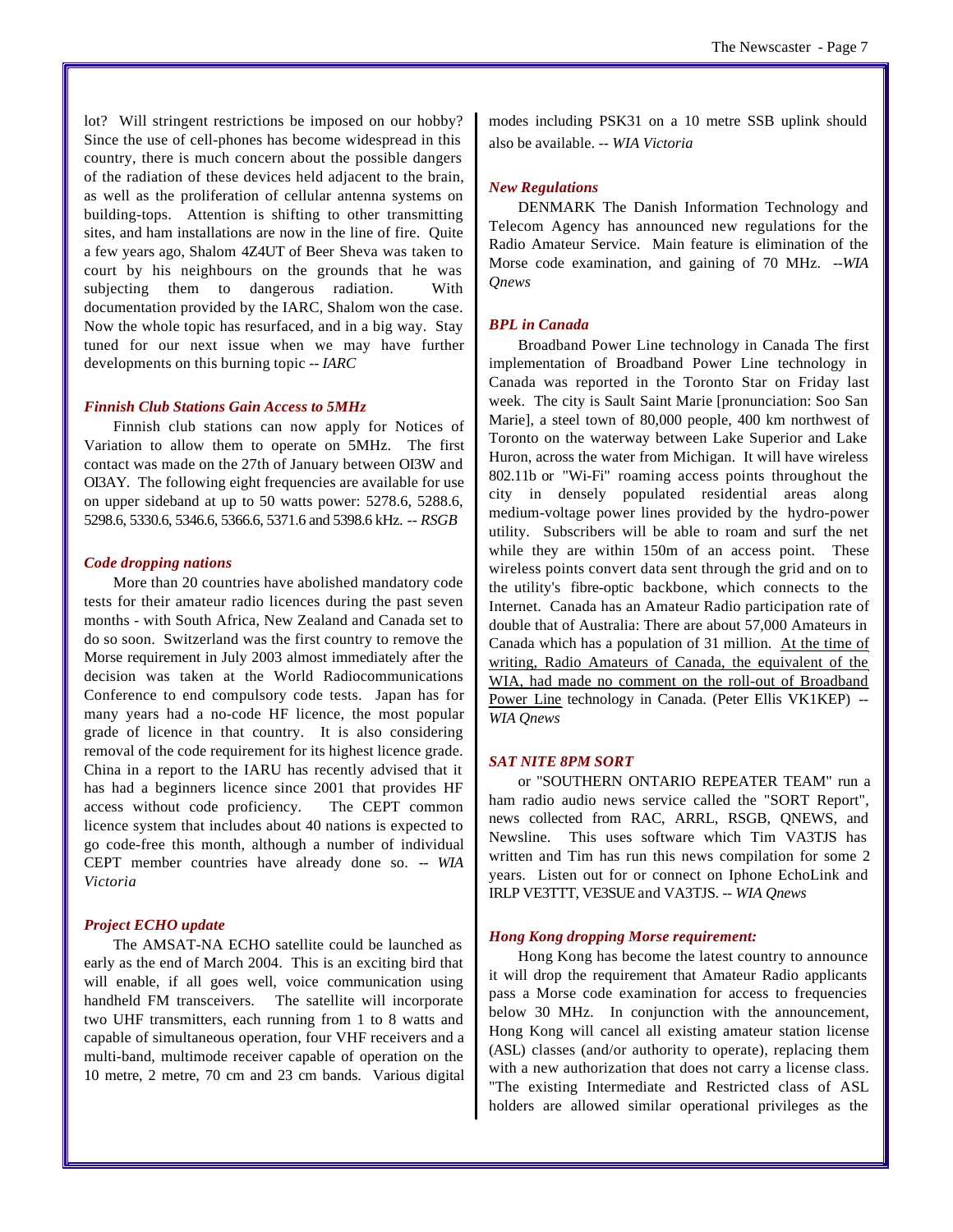existing Full class of ASL holders," the Office of the Telecommunications Authority (OFTA) announced February 11. OFTA also opened the 430 to 440 MHz band for portable and mobile operation and allocated 10.45 to 10.5 GHz to the Amateur Service. OFTA did not specify an implementation date for the changes but indicated they would "come into effect soon."

## **RAC Directors Report By BJ Madsen, VE5FX**

O The new executive at RAC continues to have some unfilled positions:

- We need to have a Treasurer
- We need to have an Honourary Council
- We need to have a Director to represent Quebec

O Aruni Perera - VE4WMK - who obtained her BASIC license last summer at the age of 9 years, now has her CW endorsement and is beginning to study for her Advanced License.

O The ARRL has asked the FCC to create an entry-level Amateur Radio course, to include limited HF privileges, without a Morse code requirement.

#### *Statistics:*

- $\triangleleft$  There are 1555 VA/VE4 callsigns, representing 3% of Canadian hams.
- $\leftrightarrow$  of these, 200 are RAC members, representing 13% support for the National organization
- U There are 1227 VA/VE5 callsigns, representing 2.4% of Canadian hams
- $\triangleleft$ <sup>0</sup> of these, 198 are RAC members, representing 16% support for the National organization.

Those who are **not RAC members** should be very thankful to those who are members, for funding the retention, protection and advancement of Amateur Radio in Canada on their behalf!



**http://www.escape.ca/~ve4jnf ve4jnf@escape.ca**

## **The President's Call By John, VE4QV**

The days are finally getting longer and yes it seems that we're out of the cold snap. Thoughts start to turn to spring and summer. Speaking of



which, Field Day is really not that far off and its time to start planning. If you haven't experienced Field Day it's a great opportunity to meet with other amateurs, work HF, and of course brave the elements in the name of community service. Seriously, Field Day gives we as amateurs a chance to practice our emergency preparedness and have a lot of fun at the same time. If you're interested in getting involved, or simply want to know more please give any member of the executive a call or email. Other great events on the horizon are Bruce VE4KQ "How to work DX, 144 Mhz and above" at the next WARC general meeting, "Home Brew" night at the April meeting and "Digital Communications" by Ed VE4YU in May. I hope to see you all at the next meeting.



http://www.ac6v.com/homebrew.htm http://www.ac6v.com/homebrew.htm http://wb0nni.dakotamade.com/ http://www.qsl.net/ve3rgw/dream.html http://www.tecsolv.com/cq/

WWWWWWW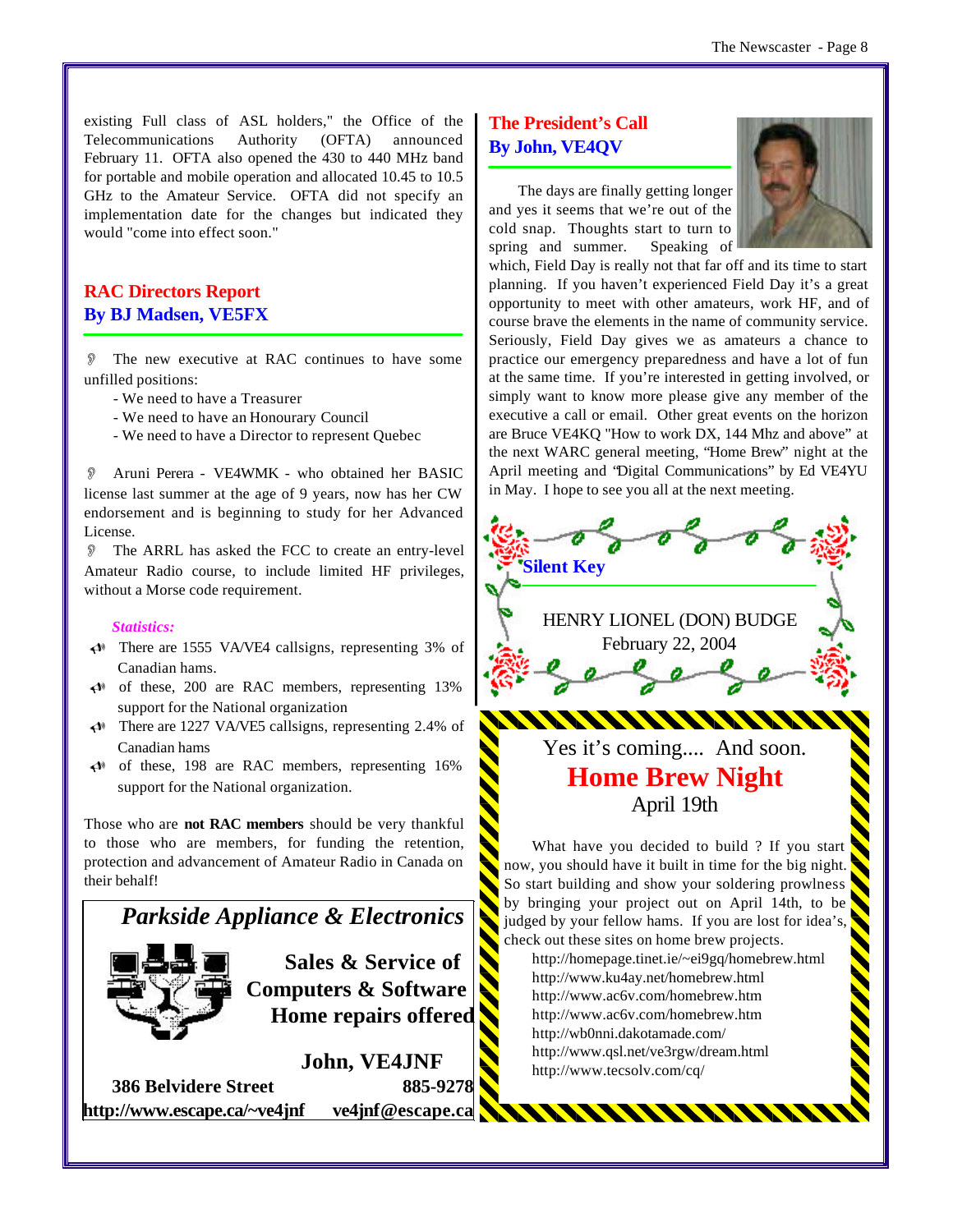## **Minutes for W.A.R.C. January 12th, 2004 Submitted by Ed, VE4EIH**

Meeting began at 19:30 hrs. Introductions were done there were 48 people in attendance. This includes 10 guests. A motion was asked to accepted last months minutes, motion was passed.

#### *Business arising,*

John told everyone on how the old PA system had died, John VE4JNF was unable to repair the old system. John had brought in a demo, he informed those in attendance that there may be a used one coming up for sale at his company. John will be looking into it. David VE4DAR put a motion forward that the club spends \$200.00 on a new PA system. Tom VE4SE 2nd. motion passed. John apologizes that there was no membership prize for the night.

#### *Field Day*

Looking at locations for field day. two possible locations are Bird's Hill park and Fort White. Looking for a coordinator for field.

### *IRLP*

John explained that WARC and MRS are starting preliminary talks on a joint project to install an IRLP node which will be run by WARC but using a MRS repeater.

#### *Financial*

Fred gave the balance for January.

| Revenue                     |         |           |
|-----------------------------|---------|-----------|
| From the $50/50$ draw       | \$46.00 |           |
| There were 5 renewals       | \$75.00 | \$121.00. |
| <i>Expenses</i>             |         |           |
| Insurance                   | 550.00  |           |
| Timbits and Milk            | \$11.00 |           |
| Copying                     | \$3.50  |           |
| Mailing                     | \$30.83 | \$593.32  |
|                             |         |           |
| the current bank balance is |         |           |

#### *Programing*

Glen informed everyone on what is coming up. David VE4DAR, was to give his report on the RR DX Expedition he arranged. For March Bruce is to give a talk on how to work CQ on 140 mhz. 21-22 February is Guides on the air., if any one hears the Guides, give them a chat. Sturgeon Creek school, is having a 30 hr famine in March. Glen is looking for some one to set up a display. The minimum would be a VHF and a IRPL set up.

#### *Marathon*

Marathon Radio committee meeting for the Manitoba Marathon to be held in late March.

#### *Flea Market*

to be held 25 April, Ruth selling tables.

Membership - Nothing to report.

RAC - Nothing to report.

DX sluthes - Nothing to report

#### *New Business*

- O Motion for the good and welfare.
- O Dick VE4HK, is looking for members to MRS.
- Tom was asked to pass on dance info. the dance is being held by the ILRAC at Lindwood. For info see Tom.
- O VE4HAY His term as section manager for RAC is about to expire. He has done 2 and 1/2 terms and is looking for someone to take over.

Dick placed to a motion to adjourn the meeting, John 2nd. Motion passed. The meeting was adjourned at 2000 hrs.

The 50/50 Draw was won by Sunday VE4SBS

## 53rd. Hamvention Dayton Ohio May 14 - 16, 2004

Hamvention® is the world's largest amateur radio gathering and trade show.

#### You are invited to attend:

- $\upbeta$  our Forums where you can meet and hear authorities on all facets of amateur radio
- $\upbeta$  500 inside exhibit spaces where the exhibitors are showing their latest equipment and are available to answer questions about their products
- $\upbeta$  our HUGE 2500+ space outdoor vendor area!

Come meet your friends, make new ones and remember: "If you can't find it at Dayton, you'll never find it!"

> Experience amateur radio tradition.. .visit Hamvention®!